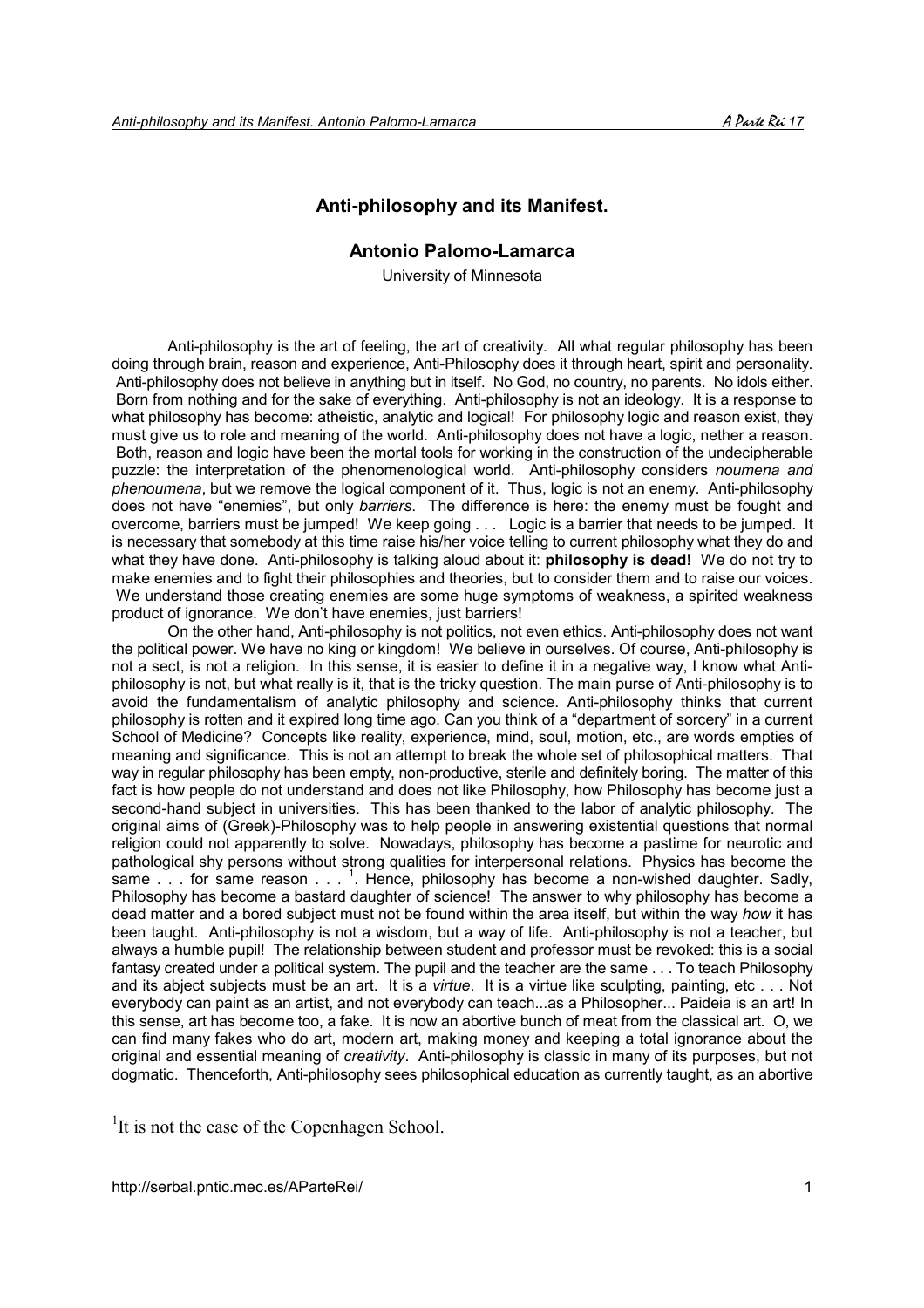effect of the incompetency of the regular teacher, mostly a person without any artistic capacity within the arena of Philosophy. Can you think in a world where everybody had a museum with his/her own "art", and she/he charged from it? Therefore, those professors who get boring people with their explanations about Philosophy, those professors who boring students and those professors, who *does not have the capacity* of the art of teaching Philosophy, those professors by all means, they should leave that profession of teaching just for the sake of human beings. Can you think in a surgeon with the same qualities? Will you be willing to be put on his/her hands? Obviously, those professors lack of the sense of teaching and explaining, in the same sense that this author lacks of sculpting . . . If the author would sculpt, he will make an absurdity and he would construct a fraud to himself and to humanity. Due to people who do not care about this I am talking about, that is, the feelings of others, Philosophy has been *damaged*. Those professors have not taught the uses and abuses in Philosophy, and so Philosophy has become misconceived. It is sad but true. The hard task of Anti-philosophy is to understand deep and clearly the history of Philosophy and Science, and to connect them with spirituality and human feelings. Indeed, we need to keep ourselves away from any dogmatism and from any ideology. Our purpose and our goal are not to activate a revolution, it is more, we do not believe in revolutions: there is not either victor or defeated in this life! This is a mental delusion, which has been historically conceived as a proportional true. The supreme truth is that suffering exists. Anti-philosophy wishes to understand the nature of suffering and its direct relation with history and philosophy of science: human beings seek because our fear of death and suffering. From this feeling we anti-philosophers, pretend to grasp the role of Philosophy through history of human ideas and social concerns, and yet more important: the current role of philosophy.

Anti-philosophy has a conclusion: Philosophy has been dead since the times of Kant, being Kant the last of the Philosophers. Nowadays, Philosophy is a stinky corpse which is being artificially kept by a kind of apprentices called by them "analytical philosophers". In an amusing way, they are the "Norman Bates of the Philosophy" (Norman Bates: the psycho killer in the Hitchcock movie). Why that? Easy is the answer: Norman Bates killed his own mother(Philosophy), and after killing her, he *kept* the corpse(of Philosophy), and even after that he continued talking to it as if it were alive. *Psycho*(analytic philosophy) *has been born*. They, the so-called "philosophers," not only have killed the original way of philosophizing, but after it, the have masked the corpse and after it, they continue on talking to the corpse as alive.

## **Philosophy is dead!**

The great enemy that certain "philosophers" have decided to construct is the science. In fact, Science and Philosophy since its origins have been the same thing! After Kant, what was the role of Science and that of Philosophy? Yes, here we go: Science was advancing and studying and investigating . . . Philosophy was still crying as a child because it wanted to find a response to the question of knowledge: how is knowledge possible? Well, I need to admit that to make this question is an absurd, but to spend the rest of our lives in order to answer it is a felony!! The *Critique of Pure reason* could have been explained just in two or three sheets!! Anti-philosophy does not want to annul Philosophy, but philosophy. Anti-philosophy wants to annul the rotten way of thinking and that of the productivity that analytical philosophy has grow. Yet, Anti-philosophy does not believe either in science or philosophy: the first tight and atheistic, the second, unproductive. Remark: we are NOT claiming a Christian God. Not at all! We do admit every religion as a way of living. We do not judge people because what they believe, but *how* they practice that they believe and if that practice is humble and for the sake of others. We are not judges.

*This aim of Anti-philosophy is not an aim to destroy Philosophy, but to keep the attention about its current state. There is not necessity to kill or to destroy that which has already been destroyed and killed.* It has been so since the last XVIIth century. Absolutely, Anti-philosophy cannot destroy something already vaporized. The corpse of Philosophy begun to stink in the last XIXth century, instead of burying it, a bunch of strange persons with strange feelings decided to take a long walk with it*.* Now, the result is that the odour is all over the world. Basically, Philosophy was replaced by Science, and the role of the philosopher *was blurredly* determined. The crux-word which could define all this "movie" is -*praxis*. We cannot resuscitate the old philosophical system, generally speaking it would be a great-mistake-to-try-todo-it. Why? Because of many points in general Philosophy is a big nonsense, just gibberish. Words on words! It is a matter of fact that practical things posses more value than theoretical things. Actually, Science has always tried to keep the practical path, while Philosophy has stayed agonizing and disguising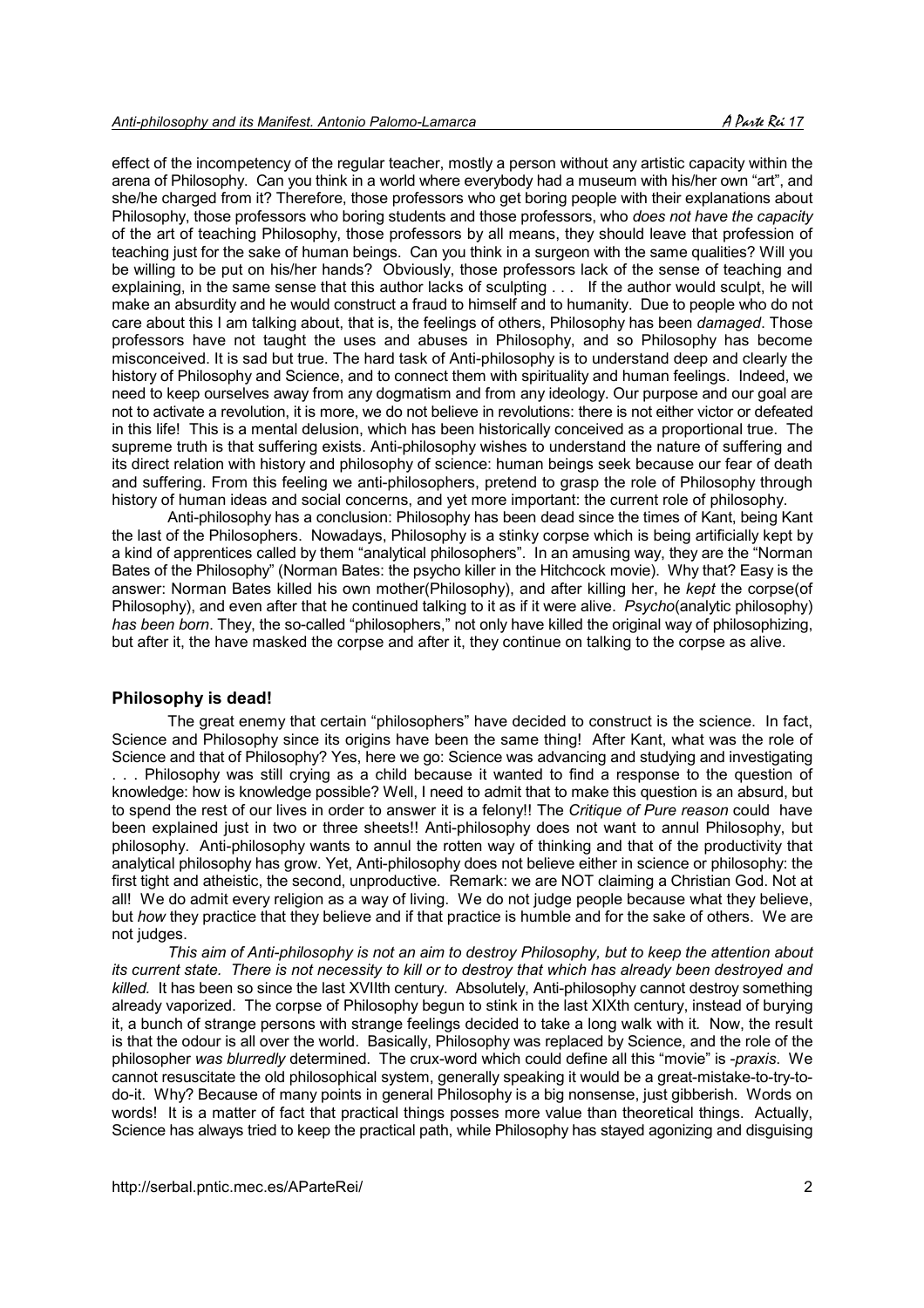its own subjects under ridiculous names like "philosophy of science" or "philosophy of language". A stubborn try for resurrecting the "old Lady" . . . Philosophical inquiry has been trying to adapt itself to the interests of Science. Thus, Philosophy wanted to be more and more practical (analytical?). Additionally, this emphasis in practical meaning is not but only the *ghost* of the old Lady shrieking and marauding around Science. Remark: Anti-philosophy is not a passionate energy in support of Science*, which is considered by us as tight and selfish*. Anti-philosophy has spent many years slackening its heart, and recognizing this epitaph:

#### **- Philosophy is dead.**

#### **- Science is too tight and materialistic.**

Anti-philosophy understands life and its surroundings as absolutely practical*.* Theorists have nothing to do excepting to get bored to students. Precisely, the homicidal weapon that killed Philosophy was the metaphysics and its theory. Here, Anti-philosophy must and needs to point out this: metaphysical confrontation is the most dangerous and difficult item within the anti-philosophical approach. The fact of the matter is that Anti-philosophy is deeply metaphysical! But, at the same time it is deeply practical. But this does not means we do not assume metaphysics has historically been embraced, in many cases, in a wrong way. The psychoanalysis could be a good example of how the metaphysical system can be practical. Anti-philosophy has not the same goal as psychoanalysis*,* but it is a good pint to remark its importance within the human sciences. Although we have not religion or ideological bounds, Antiphilosophy embraces the Greek *kynism* (school of Cynical Philosophy), and Diogenes of Sinope as its first master and founder. Anti-philosophers understand that we do not aspire to freedom because of the simple reason we posses already liberty. On the other hand, Anti-philosophy presumes and recognizes its pagan beliefs and foundations, and its interdisciplinary character. This is our hidden sin: we are primitives! And we are proud of it. At this point it is necessary to say that Anti-philosophy is *per se* and *per natura* impermeable against any prejudice. Our goals also realize its strong feeling toward the Asian philosophy, specially Buddhism. This interest was born thanking to the anti-philosophical and interdisciplinary ground of it. Anti-philosophy's tasks are a collective tasks . . . this is just the beginning. This author extends an invitation to every field of knowledge in order to orientate this goal as practical "means" and as future goal-oriented. This guide is an entangled point because it could be mixed and confused with materialism and atheism. Solutions will be suitable and extolled. Anti-philosophy proposes as *a* solution the inter-assistance between science and (anti)-philosophy. There is a pivotal relationship between metaphysics and anti-philosophy. First of all, Anti-philosophy thinks necessarily the total transformation of the current philosophy. No other direction is factual or pertinent: it would be to come back to failure, which philosophy has become to. From the last XVIII th century, Philosophy has been accumulating words and words. Let's face it! The XVIIIth century was a crucible of theories, experiments and metaphysics in a response to the *effectiveness* way of the vulgar philosophy. In no way, metaphysics did help to humanity. *Did Science.* Grosso modo, from antiquity to XVIII th century Science and Philosophy were the same thing. Afterwards, it had a tragic separation. On the other side, we can notice that there are some factions within Philosophies that already were different from the traditional Philosophy, for instance dynamics during the middle ages. Here, we can see how an experimental and practical means is taken aside of the metaphysical view, but reading the Aristotelian corpus though. Yet, the definitive and biggest differentiation will be exposed during the Enlightment. Anti-philosophy thinks that neither Philosophy or Science has been benefit from such a crack. The philosophical ideas turned aside of praxis, and they were converted into a hard stream of theorists, mainly metaphysicists playing with language. Science, then, chose to hold the practical side of the old Lady. The death sentence for Philosophy had already been dictated. But, it wasn't Science who did it, but Philosophy who gave it. Philosophy had been betrayed by its own disciples and comrades, and these decided its cruxification in order to save their pride and snobism. *Philosophy was crucified!*

After the murder, these "philosophers" picked up the corpse, and they changed its clothes. The old Lady had new dress, and the new dress was called "potisivism". Henceforth, these "philosophers-amateurs" dedicated their lives to prowling the universities, with the corpse of the old Lady, disseminating the stench of his late. The disgusting scents were not metaphysics per se or even positivism, but the preposterous theories and non-senses were cunningly created and disguised as working for the science. Obviously, science was not available to admit such quantities of fallacies and gibberish. The reason had spotlessly been a total lack of *praxis and objectivity.* One of the most arduous problems was to challenge the biblical